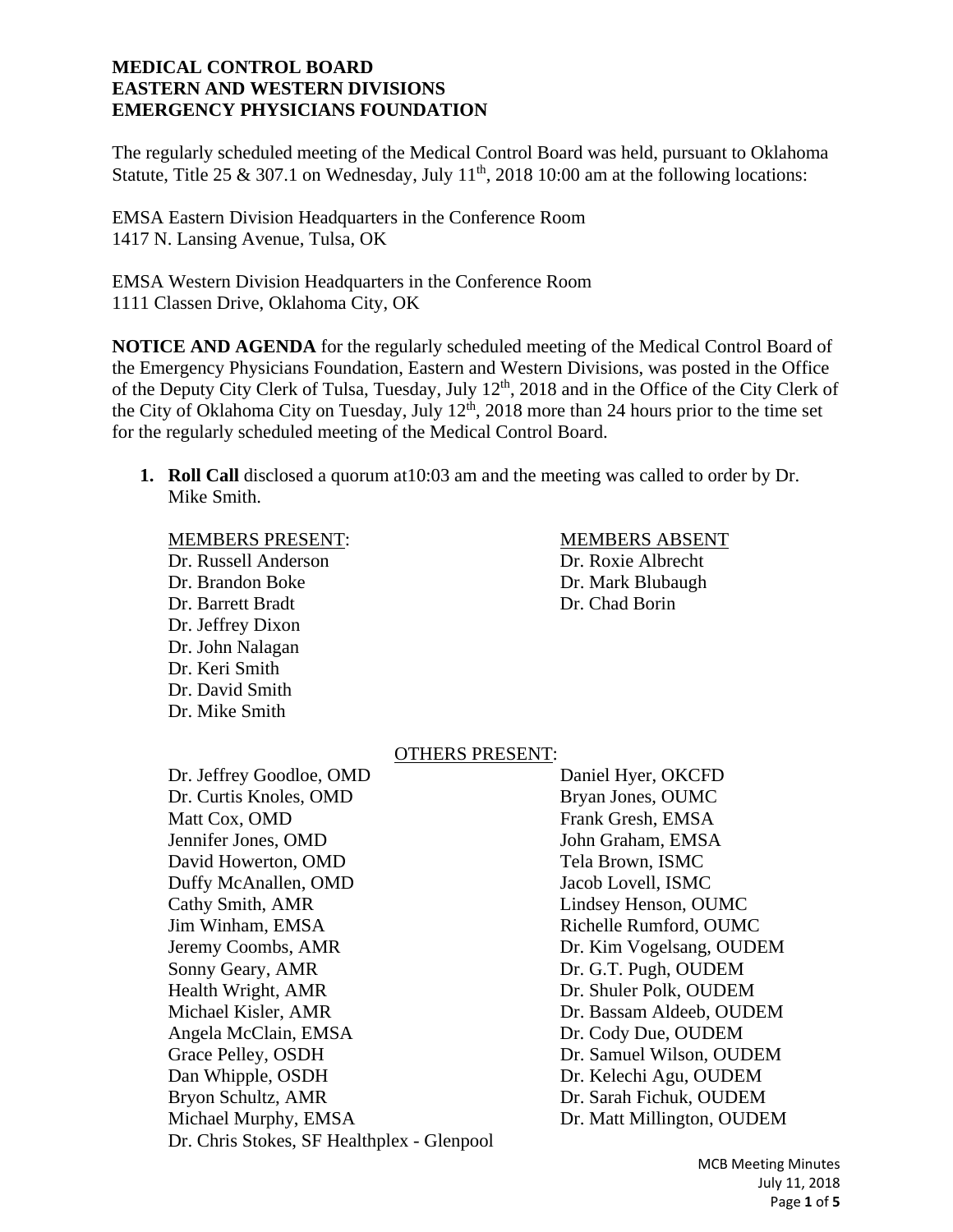### **2. Review and Approval of May 2018 MCB Meeting Minutes**

| <b>MOTION: Dr. David Smith</b> | <b>SECOND: Dr. Barrett Bradt</b> |
|--------------------------------|----------------------------------|
| Aye:                           | <b>ABSENT</b>                    |
| Dr. Russell Anderson           | Dr. Roxie Albrecht               |
| Dr. Brandon Boke               | Dr. Mark Blubaugh                |
| Dr. Barrett Bradt              | Dr. Chad Borin                   |
| Dr. Jeffrey Dixon              |                                  |
| Dr. John Nalagan               |                                  |

#### **3. EMSA President Report**

Dr. Keri Smith Dr. David Smith Dr. Mike Smith

Mr. Winham gave compliance, late call graph, exclusion summary, and destination hospital reports for April and May 2018.

#### **4. Medical Director Report**

Dr. Goodloe shared that the divert reports are posted for MCB physician review and asked that each MCB physician closely review the data for their represented hospital.

Dr. Goodloe shared that Matt Cox and Jennifer Jones have been working with Cubix on our new OMD App. Matt Cox gave the MCB a demo and stated that we hope to roll out the new app by August  $1<sup>st</sup>$ .

Dr. Goodloe stated that the BLS Beta program is doing hospital to home transfers with two EMTs in OKC and initial missions are going clinically well. Additional missions for organ harvesting team transports, flight crews from helipad/airport to hospital, and BLS patients hospital to hospital are also approved. Mr. Winham stated that we do not do downgrade if a ALS unit is there they will do the transport. He also stated that a BLS unit can be utilized in major incidents as a force multiplier. All BLS transfers are reviewed daily.

Dr. Goodloe shared that the Annual Report for 2017-2018 was available for their review and was completed in a timely fashion since we just completed our 2017-2018 fiscal year.

Dr. Goodloe stated that EMSA is making sure that patient care reports are being sent to the correct facility. Mr. Winham introduced Angela McClain, Chief Revenue Officer. Ms. McClain assured the MCB that the reports are being sent to the proper facilities and in a timely manner.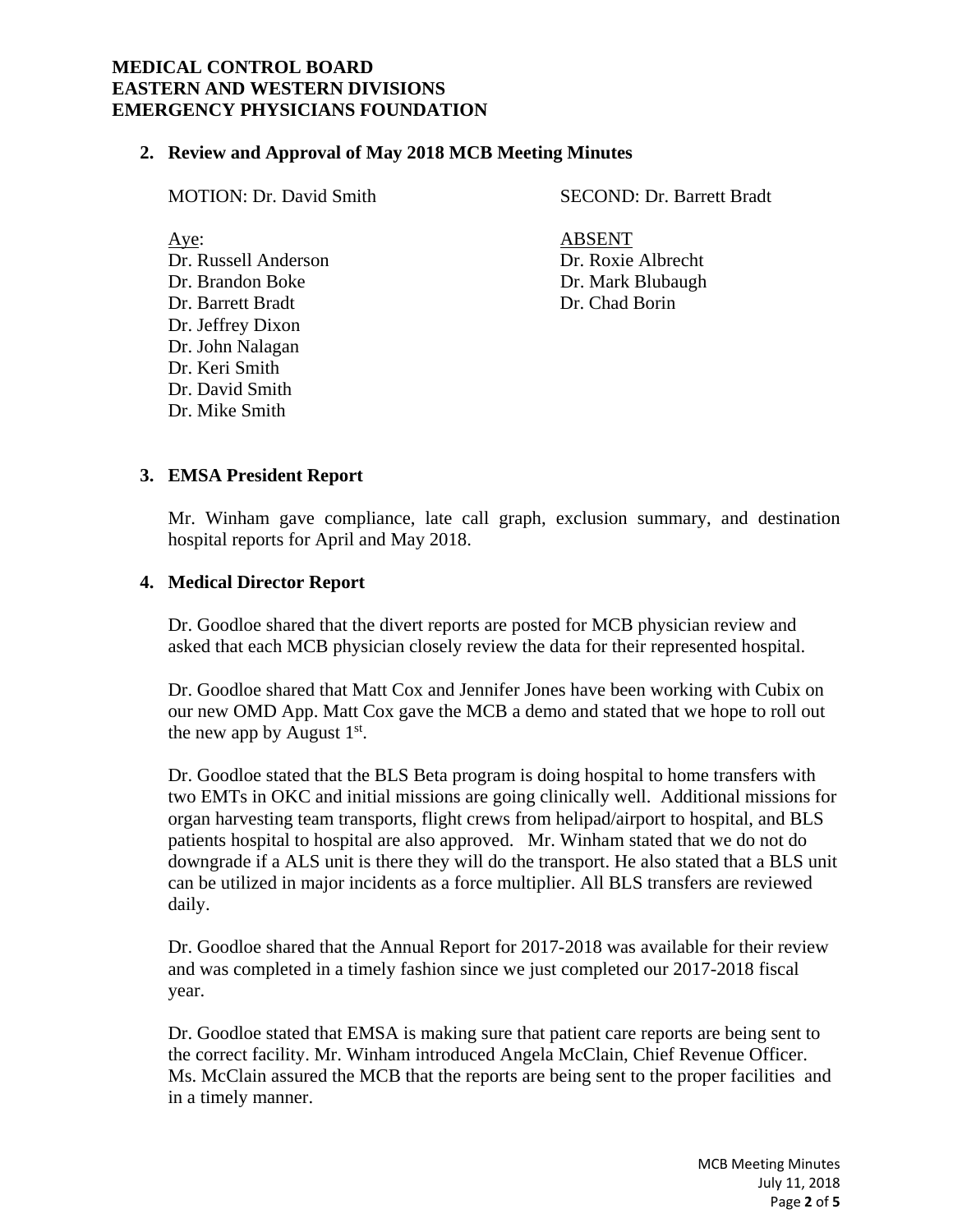Mr. Winham commented that the health information exchange is working very well and that the Cloverleaf-EPIC interface is coming along. Cloverleaf is on track to work with hospitals in September.

Dr. Goodloe briefed the MCB on the Airway Taskforce. Training has been a discussion for the group, along with equipment selection process and involvement from front line crews.

Dr. Goodloe stated that he and OMD staff are working with the OSDH regarding a citation that TFD received regarding not having traction splints on every apparatus.

Dr. Goodloe informed the MCB that Mr. Rahman would be leaving the OMD office on July 31<sup>st</sup>, 2018.

Dr. Goodloe shared he presented the MCB/OMD budget to both OKC and Tulsa City Councils and both approved unanimously and were very appreciative of the MCB. He also had the opportunity to meet the OKC Mayor, David Holt, with specific thanks to Mr. Winham for inviting him to attend.

# **Assistant Medical Director Report**

Dr. Knoles stated that the EMSA-AMR contractual education conference that is funded by AMR will be held October 8<sup>th</sup>-10<sup>th</sup>, 2018 at the Hilton Garden Inn Conference Center in Edmond, OK. The conference will consist of Airway Management & Pediatrics with guest speaker Dr. Peter Antevy, with an additional instructor course on the Handtevy System of pediatric dosing for emergency medications. Dr. Goodloe and Dr. Knoles welcomed the MCB members to attend as well as speak on airway topics.

#### **5. Review and Approval of Protocol: 17B Table: Categorization of Hospitals**

Dr. Goodloe introduced Dr Chris Stokes with Saint Francis. Dr. Stokes thanked the board for the opportunity to attend the meeting. He is excited to share that Saint Francis will be opening a freestanding ED in Glenpool with an estimated date to open August  $20<sup>th</sup>$ ,  $2018$ . The Glenpool Freestanding ED license is attached to Saint Francis Hospital South. Patients will be primarily transferred & admitted to that facility via Mercy Ambulance.

MOTION: Dr. Brandon Boke SECOND: Dr. Barret Bradt

Aye: ABSENT Dr. Russell Anderson Dr. Roxie Albrecht Dr. Brandon Boke Dr. Mark Blubaugh Dr. Barrett Bradt Dr. Chad Borin Dr. Jeffrey Dixon Dr. Keri Smith Dr. David Smith Dr. Mike Smith Dr. John Nalagan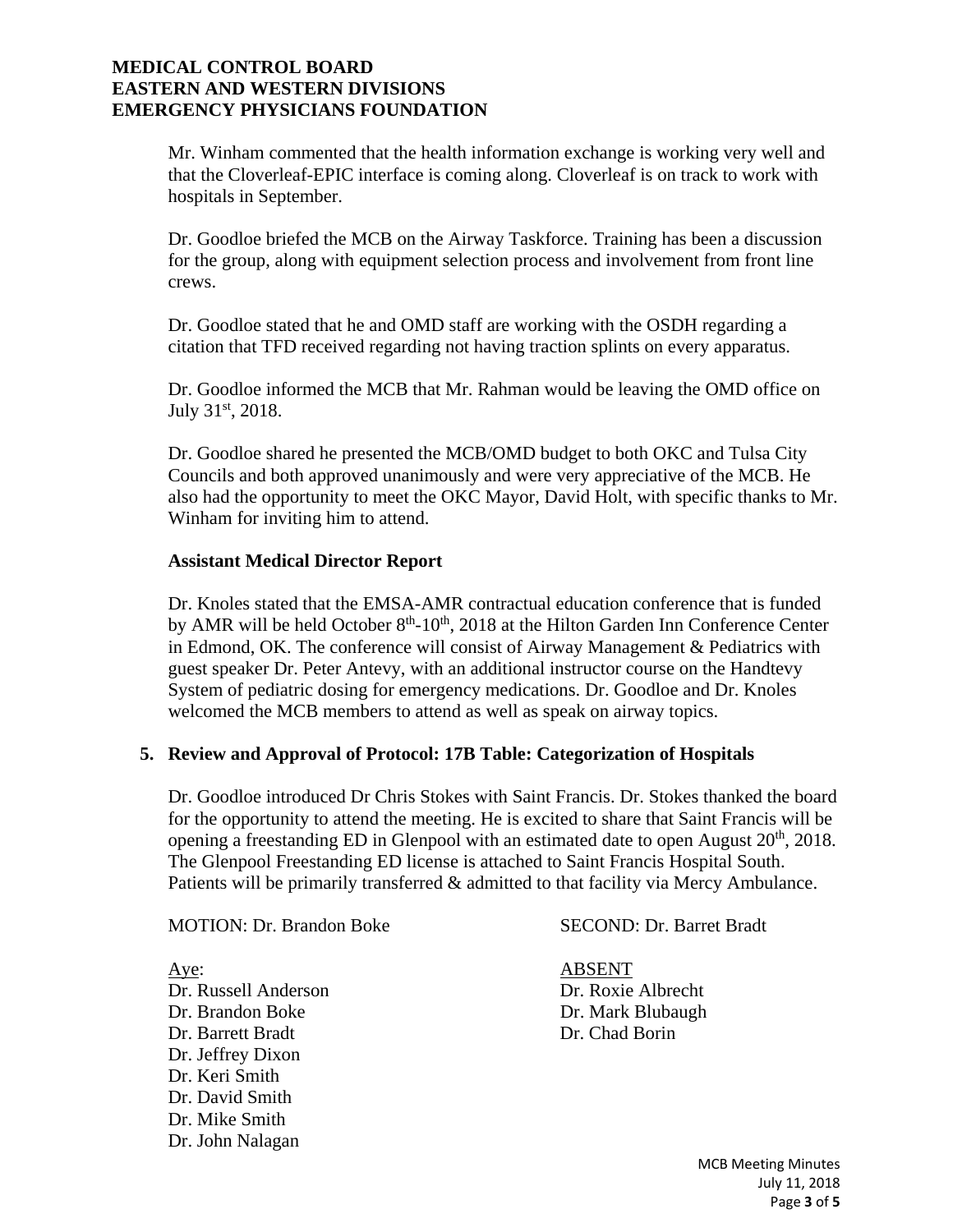# **6. Review and Approval of April and May 2018 MCB Financial Statements**

Dr. Goodloe explained that the legal fees for the year have already exceeded what we anticipated due to the EMSA lawsuit brought by the federal government. OMD personnel supplied MCB meeting minutes, MCB/OMD annual reports and information related to CQI cases as approved by the MCB legal counsel to Stephen Dean's attorney as required by law.

MOTION: Dr. David Smith SECOND: Dr. Brandon Boke

Aye: ABSENT Dr. Russell Anderson Dr. Roxie Albrecht Dr. Brandon Boke Dr. Mark Blubaugh Dr. Barrett Bradt Dr. Chad Borin Dr. Jeffrey Dixon Dr. Keri Smith Dr. David Smith Dr. Mike Smith Dr. John Nalagan

# **7. NEDOCS Presentation - Kathy O'Dell DNP, RN, CEN , NEA-BC (10 minutes)**

Kathy O'Dell presented on NEDOCS. Grace Pelley addressed the MCB to let them know that this is not a OSDH mandate but is a program that is available. She believes that this would be a good tool for efficient delivery of patients.

Dr. David Smith asked, "What does it have & how does it score?" Kathy O'Dell explained that it is based off demand at the hospital and a surge plan is the key ingredient. Dr. David Smith explained he does not want NEDOCS to take away the providers safety of the patient. Dr. Boke asked, "How is the algorithm score for each category?" Dr. Goodloe asked Grace "if the OSDH would like a response from the MCB on this program?" Grace stated "do you think this can be taken further than the 3 facilities (OU Medical Center, Saint Francis, and St. Johns) that are using the NEDOCS?" Grace explained that the OSDH will be presenting to all RTAB, State Trauma Council and to CEO at all hospitals.

Mr. Winham stated that EMSA would support the NEDOCS program. Dr. Goodloe stated OMD will work with OSDH to gather more information and bring data to the September MCB meeting.

**8. EMSA/AMR administrative and clinical QI program communication with hospitalbased personnel and MCB physician notification – pilot project**